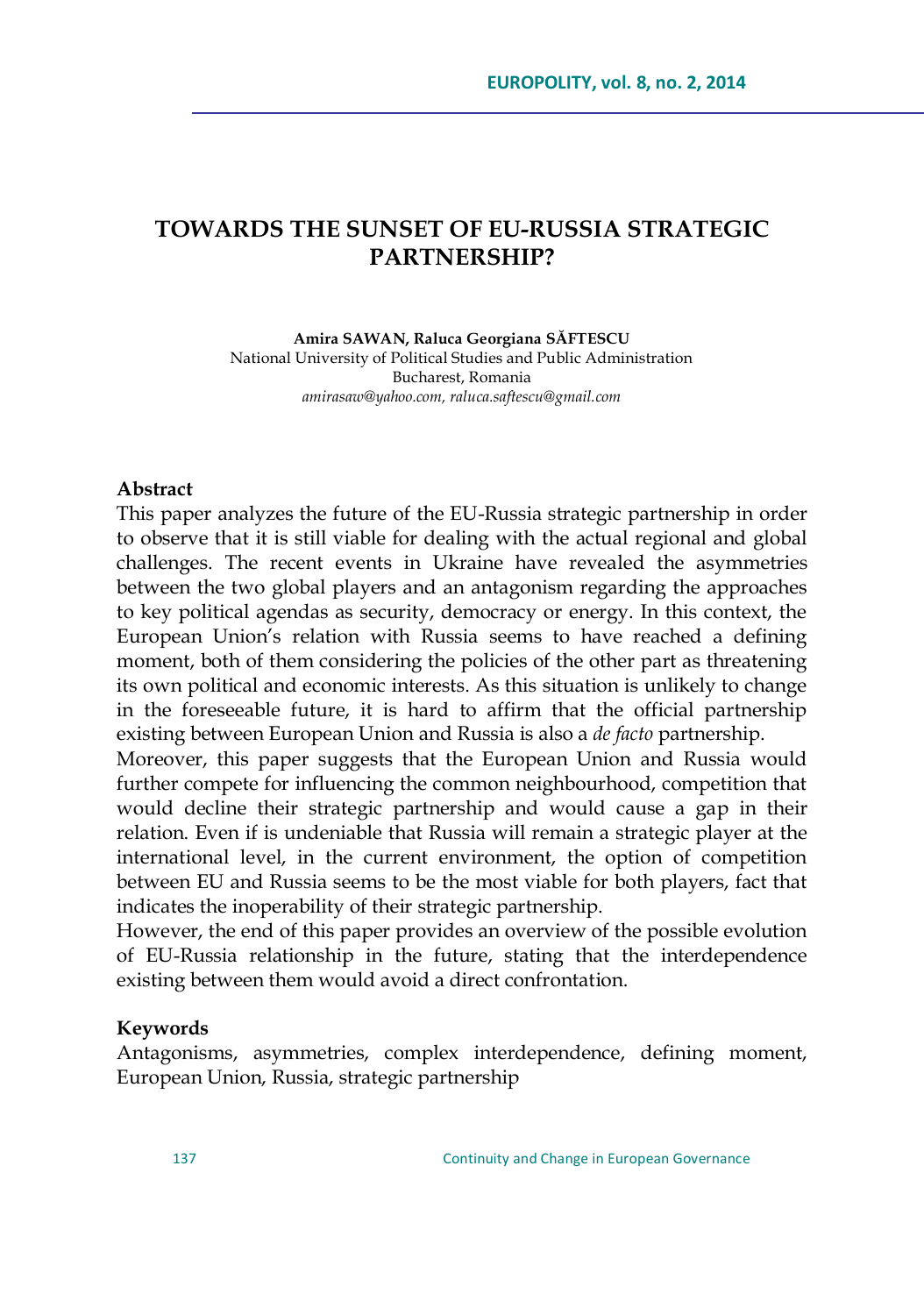## **1. SETTING THE THEORETICAL FRAMEWORK FOR EU-RUSSIA STRATEGIC PARTNERSHIP: COMPLEX INTERDEPENDENCE**

Nowadays, we are living in a globalized world, which is defined as networks of interdependence at worldwide distance. The direct implication of globalization does not affect only the economy; the environmental, military, social and political interdependence have also increased as a direct effect of these phenomena (Nye 2004, 201).

In this chapter we wish to explain the existent partnership between the European Union and Russia, out of Nye and Keohane's perspective on complex interdependence. We have chosen this theory because it allows us to have a better understanding of the still existing partnership between these two major players at the regional level, in spite of Russia's latest actions, which may be considered now a revisionist power through its actions in the close proximity, contrary to every democratic principle that EU tries to promote in its partnerships.

The defining word of EU-Russia's relation is interdependence, as it was described by the two authors mentioned above, meaning a situation of reciprocal effects or mutual dependence. It is important to mention that the reciprocal effects are rarely equal on all parties and degrees of dependence are almost always uneven, thus it can become a source of power. The authors consider that these aspects are neither good nor bad, but they are a source of conflict or cooperation (Keohane and Nye 2001, 191-192).

To a better understanding of interdependence, it is important to underline its two major aspects: *sensitivity* and *vulnerability*. By sensitivity, J. Nye refer in its book 'Power in the global information age. From Realism to Globalization' to the "liability to costly effects imposed from outside in a given situation". ‖Vulnerability means continued liability to costly effects imposed from outside even after efforts have been made to alter or escape the situation. Vulnerability is determined by whether we have reasonable alternatives, but is a matter of degree and varies with the costs and time developing alternatives". Another important characteristic of the new interdependence is that they often undermine the traditional distinction between domestic and foreign policy (Nye 2004, 157).

As we mentioned above, we have decided to analyze the EU-Russia partnership through the framework offered by Joseph Nye and Robert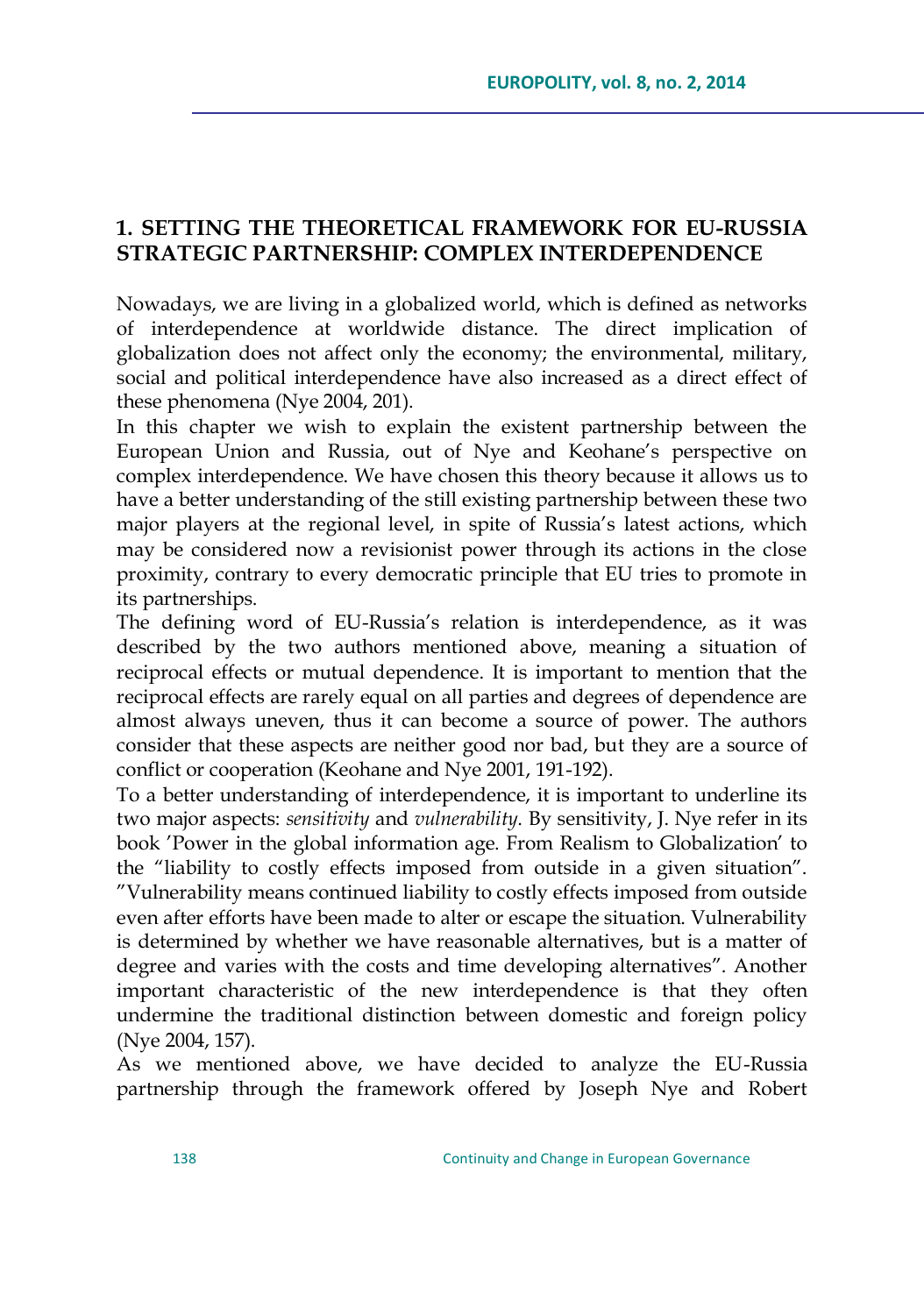Keohane's complex interdependence. This concept that was conceived as a critic to realism, describes a globalized world dominated by three characteristics: multiple channels between societies, with multiple actors, not just states; the existence of multiple issues on the agenda which are not arranged in any stable hierarchy; and the irrelevance of the threat or use of force among states linked by a complex interdependence.

The first characteristic, *multiple channels between societies* can be summarized as interstate, trans-governmental (between bureaucracies) and transnational relations (NGOs, multinational firms that can affect both domestic and interstate relations). The authors consider that these actors act "as transmission belts, making government policies in different countries more sensitive to each other". Contact between governmental bureaucracies may not only alter their perspective but lead to trans-governmental coalitions on particular issues. The authors identify that the existence of a trans-governmental policy network leads to a different interpretation of state interest. The ambiguity of national interest raises serious problems for the top political leaders of government, because national interest will be defined differently on different issues at different times and by different governmental units. To sum up, it's important to underline that through this theory of complex interdependence, the authors are trying to relax two main realist premises: the unicity and the unitary character of the states (Keohane and Nye 2001, 30).

―*Absence of hierarchy among issues* means that military security does not consistently dominate the foreign affairs agenda and the line between domestic and foreign issues is blurred". In the world of complex interdependence, a variety of state goals must be pursued and due to the absence of a stable hierarchy, they will vary by issue and so will the distribution of power and the political process. This process transforms power resources into power as control of the outcomes. Dominant states may try to secure much of the results by using economic power to effect results on other issues but in complex interdependence, economic objectives have political implications and economic linkage, so the strong state is limited by domestic, transnational and trans-governmental actors. Under the effects of complex interdependence we can expect the agenda to be affected by the international and domestic problems created by the economic growth and increasing sensitivity interdependence (Keohane and Nye 2001, 28).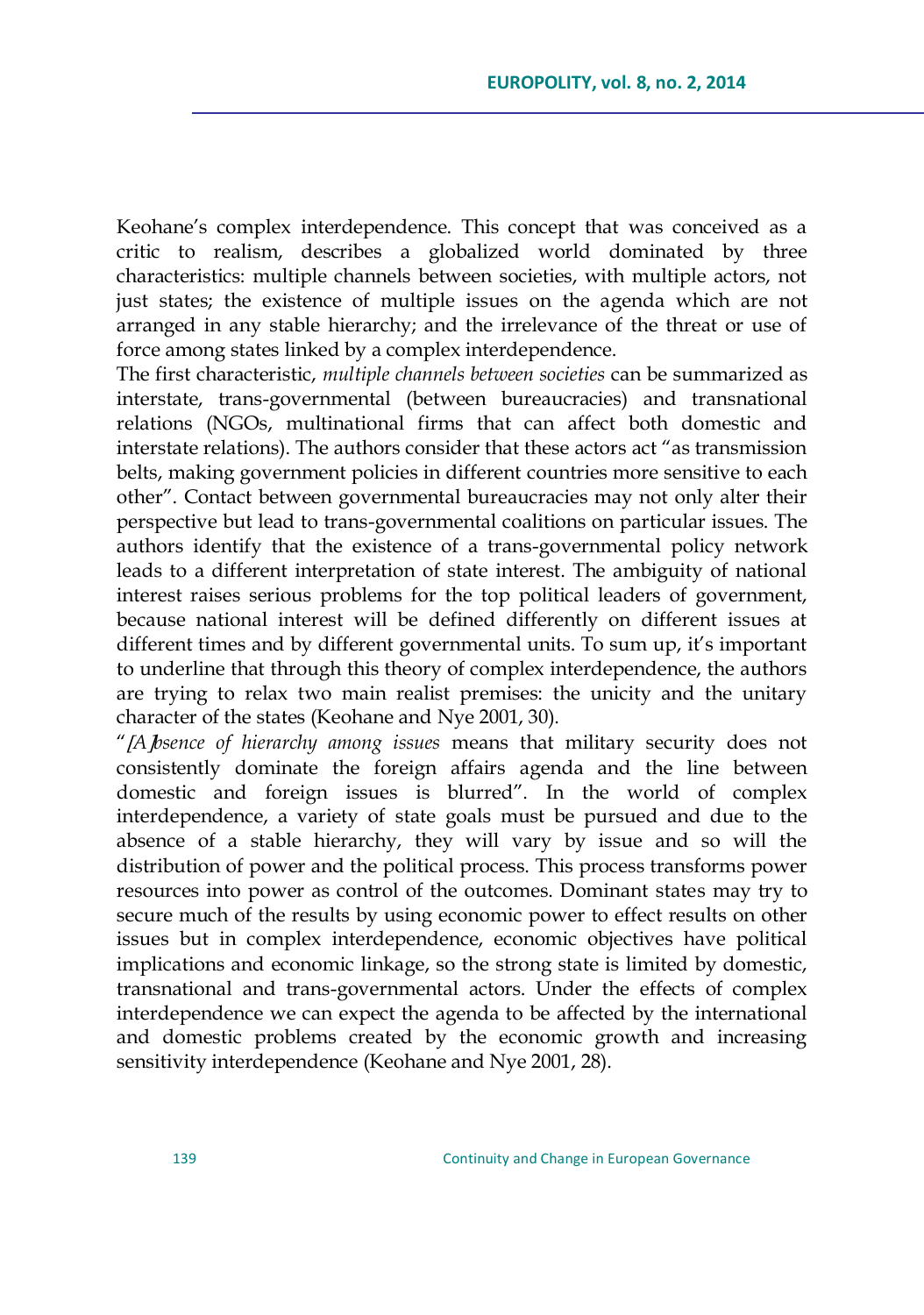The last characteristic, the *minor role of military force*, refers to the idea that "military force is not used by governments toward other governments within the region or on the issues when complex interdependence prevails. The effects of military force are both costly and uncertain" (Keohane and Nye 2001, 29). This characteristic leads us to expect that states will rely more on other instruments in order to wield power. Following this matrix, less vulnerable states will try to use asymmetrical interdependence in particular groups of issues as a source of power and will try to use international organizations and transnational actors and flows. The authors underline that "mutual awareness" of potential gains and losses and the danger of worsening each actor's position through overly rigorous struggle over the distribution of the gains can limit the use of asymmetrical interdependence" (Keohane and Nye 2001, 27).

The authors believed that the world would be different because the politics of complex interdependence would be one in which levels of economic, environmental and social globalism are high and military globalism is low (Keohane and Nye 2001, 197). It is important to mention that the authors believed that military deterrence is likely to remain a central concern to our foreign policy well into the future, but it has become difficult to apply to many of the new interdependence issues on the agenda, especially for the military states. In other words, we are living in a century in which we are dealing with an erosion of the power to control the outcomes in the international system as a whole, due to its complexity (more issues, more actors, less hierarchy), so it becomes unlikely to choose military action so easily as it was a century ago (Keohane and Nye 2001, 197).

The last aspect we want to underline in this theoretical chapter is the significant role of international organizations under the complex interdependence. In this world of multiple issues imperfectly linked, in which coalition are formed trans-nationally and trans-governmentally, the potential role of international organizations in political bargaining greatly increased. Moreover, they help in setting the international agenda and act as catalysts for coalition-formation and arenas for political initiatives and linkage by weak states (Keohane and Nye 2001, 159-160).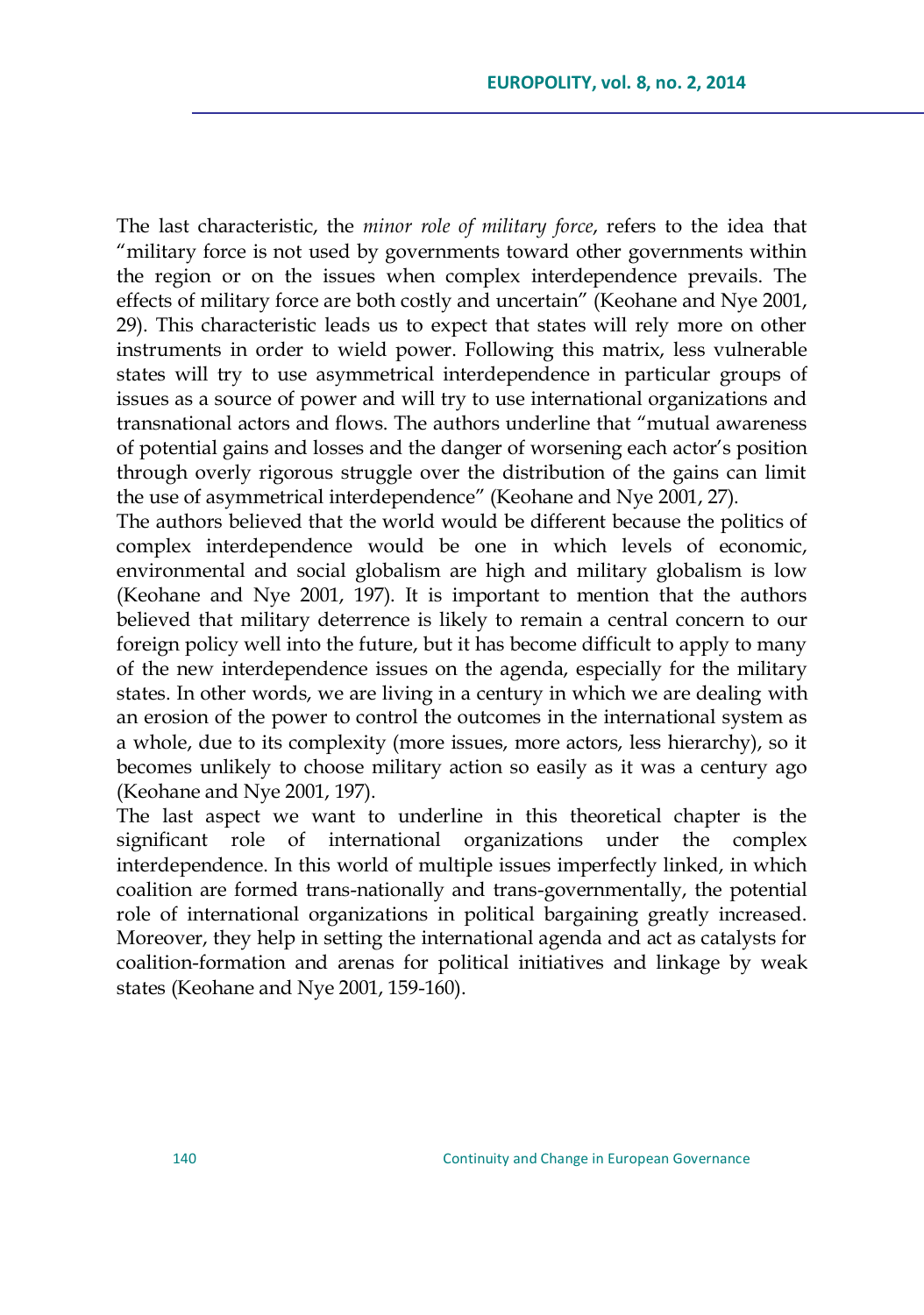### **2. THE HISTORY OF EU- RUSSIA RELATIONSHIP**

2.1. Legal basis for cooperation

Over time, even if Russia and EU has identified several common objectives in the fields of energy, freedom, security and justice, external security, research and education, they are "too different to become genuine partners" (Barysch 2004, 61): Russia is a sovereign state meanwhile EU is a `sui generis` organization, being, on one hand, an international organization and on the other hand a supranational institution (Ungureanu 2012, 15).

The relationship between them is a dynamic one, experiencing over time a significant number of ups and downs. This year, 2014, ushered in a new phase in their dialogue. The events in Ukraine revealed that the strategic partnership agreed by the two actors is profoundly challenged. This chapter will present the stages in EU-Russia relationship, focusing on the official claim that states they are strategic partners, having a relation focused on broader ends than a bilateral one, especially on issues concerning regional or global aspects. Moreover, in the literature their strategic partnership is described as `pivotal` because "they can tip the international balance to the benefit or to the detriment of the EU [or Russia] depending on how we approach them" (Renard 2010, 3-4)

After the collapse of the URSS in 1991, "the framework of EU-Russia relations  $(\dots)$  has been dominated by geostrategic changes in their relative power" (Hughes, 2006, 1), they becoming geographically, over time, more and more close due to EU enlargement. Initially, the both parties showed interest in developing a strategic partnership, a first step in their cooperation being the entering in force of the Partnership and Cooperation Agreement in 1997 (Agreement on partnership and cooperation, 1997). Built on the principles of democratic rules and fundamental freedoms, as well as the commitment to promote the peace and security at the international level, it provided the legal basis for strengthening the political, economic and socio-cultural ties (European Commission 2007, 4). In the early 2000s, the evolution of the EU-Russia relation has been a positive one, the Summit in Paris acknowledging the idea of a strategic partnership between them (Tăbârță and Berbeca 2009, 16). Even if this approach appeared to be an important step in the development of a coherent and cooperative dialogue, the decision of Brussels to use the Western European Union as headquarter for the EU military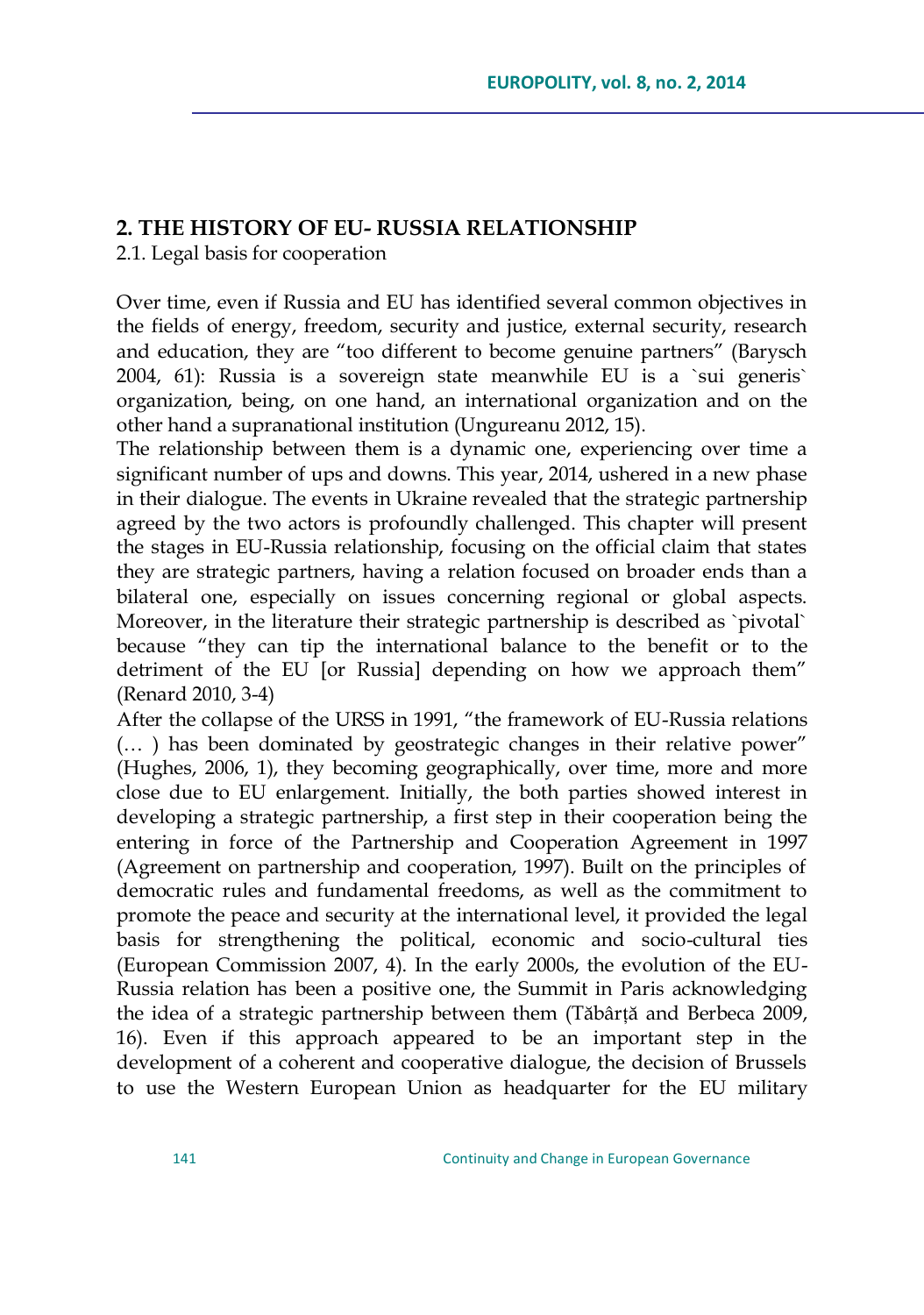capabilities has disappointed Russia because it was a structure closely related to NATO. In this context, to which we add the previous critics about the Chechen wars, a new impetus was needed to revive the bilateral cooperation. In the Summit in Sankt Petersburg in 2003, Russia and EU have defined a common strategic principal aim of their partnership, establishing the Four Common Spaces concept that was launched two years later in Moscow. These four spheres included the cooperation in economic, freedom, security and justice, external security and research and education fields (European Commission 2007, 6). Under this framework of dialogue and cooperation, in 2008 the two parties started to negotiate a new Agreement, for strengthening the previous commitments assumed and in 2010, at the Rostov Summit, they have established the Partnership for Modernization, covering a wide range of issues, from economic modernization to civil society projects and the functioning of the judicial systems. At the moment, the EU-Russia relationship is under a negative change process, a trade and investment ban being in force as a consequence of Crimea crisis (European Union External Action, n.d.).

#### 2.2. Oscillation in EU-Russia Relationship

Started with the Partnership and Cooperation Agreement, the relation between EU and Russia was marked over time by events and processes that show more a conflictual relation than a cooperative one.

In the years that followed the collapse of communism, the two actors have intensified their dialogue and tried to develop instruments governing their interactions. In this first phase of their cooperation both parties have emphasized on the idea of a strategic partnership, their relation being a cooperative one. Agreements as PCA, the Common Strategy or the Four Common Spaces were meant to improve the coordination of their policies (Hughes 2006, 2). In the early 2000, even if the strategic partnership was established at the theoretical level, EU and Russia have perceived its meaning in different ways. Russia considered that the strategic partners cooperate at the international level when they have similar purposes, without affecting each other's interests, approach that avoided the common values principle, fundamental for the EU. In this context, the EU, in the name of the democratic values that were the base of its development, prioritizes them in the relation of Russia, considering that Russia has to "play by its rules"; on the other hand,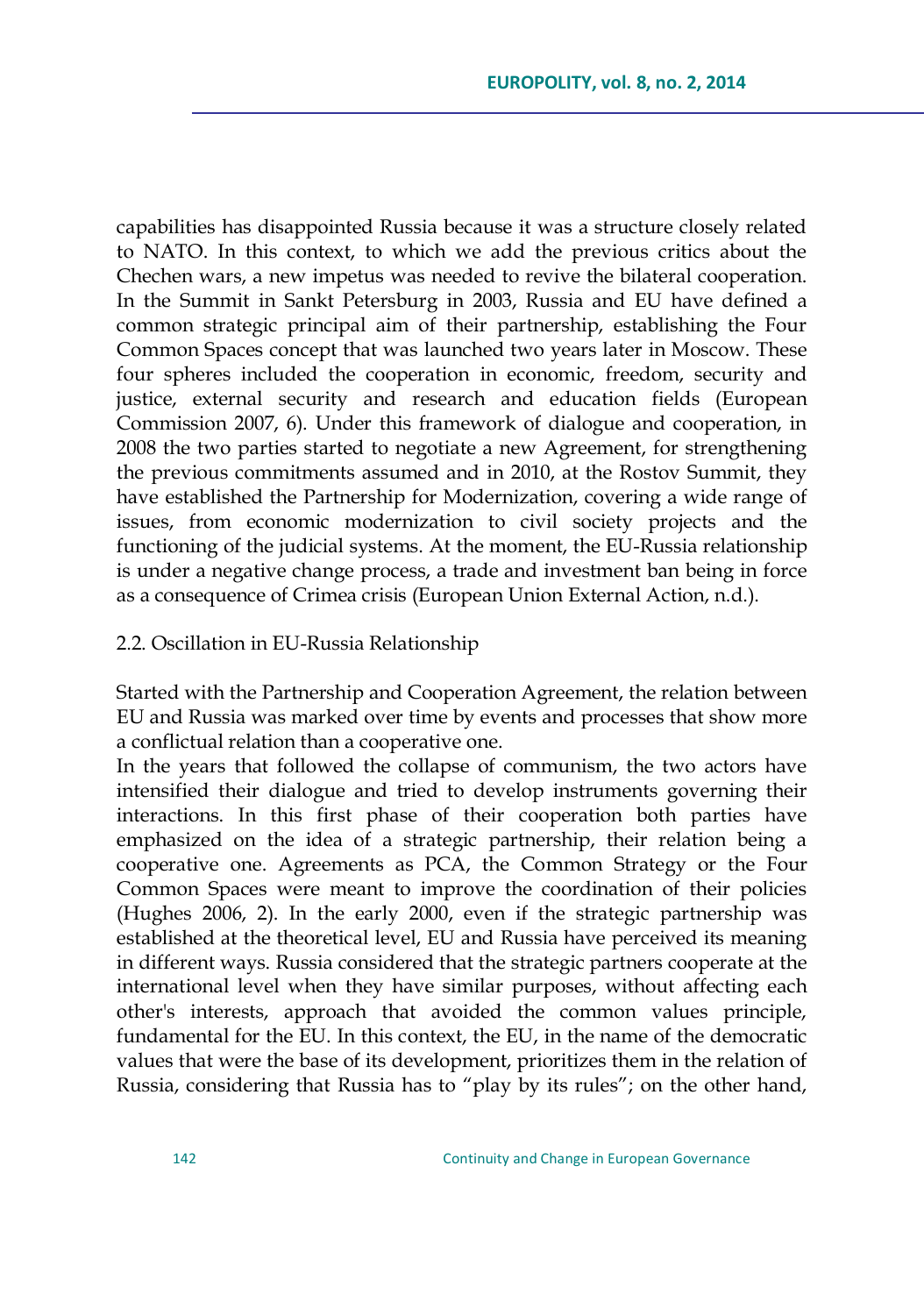for Russia, "the EU's approach is to intrusive", its aim being to become again a strong player, internally and externally (Barysch 2004, 60).

Once with the enlargements in 1995 and 2004, the EU and Russia have literally become neighbours, but this event also has had a negative impact, Poland and the Baltic States traditionally manifesting a critic position towards Moscow (Samokhvalov V. 2007. Relations in the Russia-Ukraine-EU triangle: "zero-sum game‖ or not? *European Union Institute for Security Studies*, p. 11 *apud* Tăbârță and Berbeca 2009, 17), due to their socialist past.

In this light, the `first blow` (Delcour and Kostanyan 2014, 2) was represented by the creation of the European Neighbourhood Policy in 2004, "intended to contribute to a continuous modernization of neighbouring partner states" (Mocanu 2013, 38), harsh criticized by Russia due to its conditionally provisions. All this was amplified by the Orange Revolution in Ukraine, an example that underlined the divergent vision of EU and Russia regarding the European security (Tăbârță and Berbeca 2009, 17). But the event that has outlined the conflictual relation between them was the launching of the Eastern Partnership, because "for Russia, converging with the *acquis* also means a shift away from what ties these countries [Armenia, Azerbaijan, Belarus, Georgia, Moldova and Ukraine] have with Moscow" (Delcour and Kostanyan 2014, 3). In contrast, in Brussels, the Eastern Partnership is seen as a tool to bring closer these countries to the European democratic values (Eastern Partnership Community 2014). Besides the different approaches related to EaP, Russia being an active `saboteur` (Delcour and Kostanyan 2014, 3) in the region, meanwhile EU attempted to de-escalated the tensions with the Eastern partners, especially after Vilnius Summit in 2013 (Havlik 2014, 23), the frozen conflicts existing in the common neighbourhood represent another points of divergence. Last but not least, the energetic issues are a very intense subject on their agenda, the gas being an instrument used by Russia to maintain its influence in the Eastern Europe region, due to the fact that Russia is the main energy supplier for the EU. The current phase of the EU-Russia relations are marked by a conflictual situation, Federica Mogherini, the new EU High Representative, stated that the EU and Russia are not strategic partners anymore due to the situation in Ukraine (EurActiv 2014). Shortly, the actual situation shows a conflictual situation between the two actors, they failing to make progress in implementing the provisions of the Partnership for Modernization, which stated that both partners are committed to work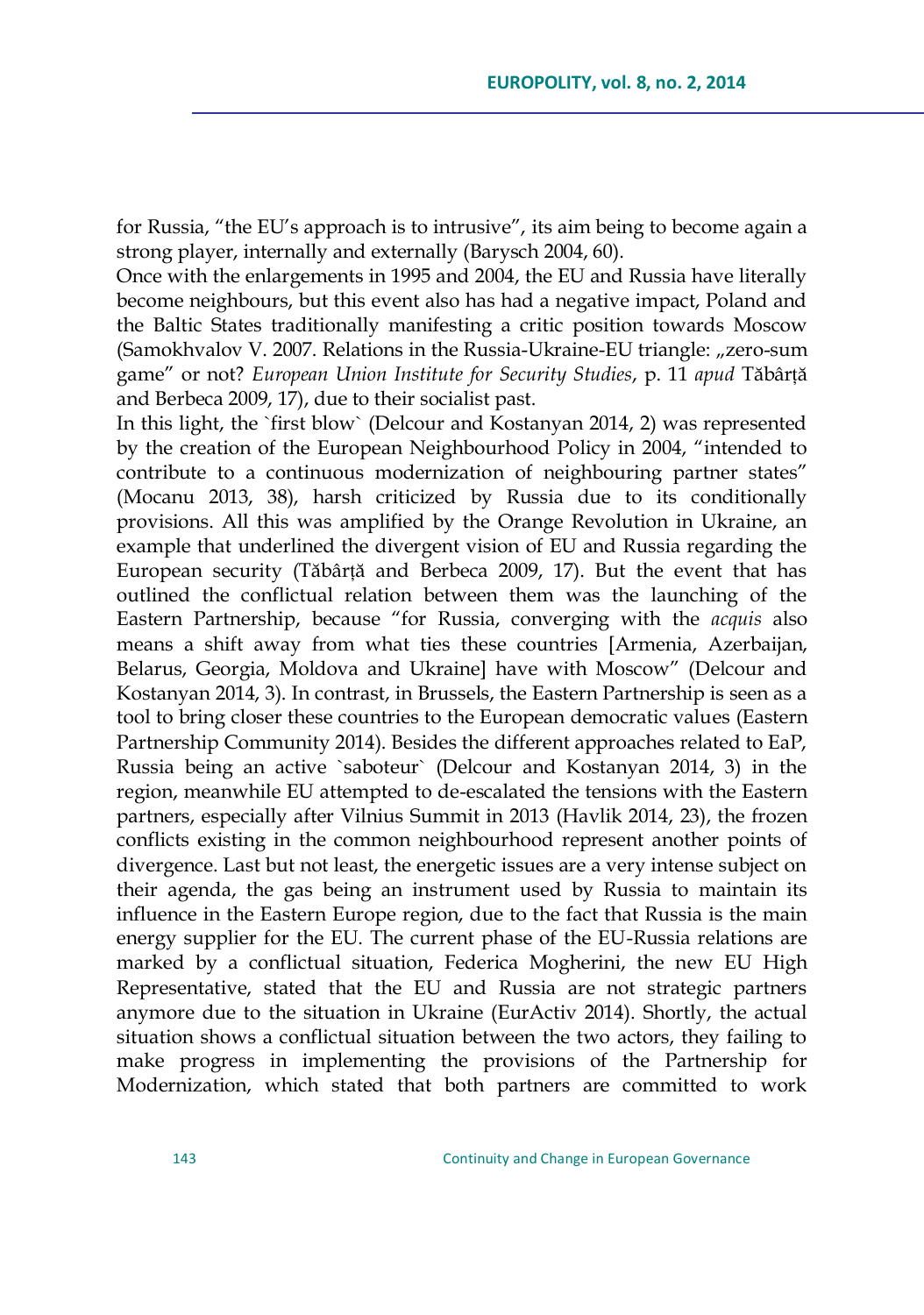together in order to handle the common challenges, on the basis of democracy and of rule of law (Delegation of the European Union to Russia, n.d.).

# **3. EU-RUSSIA RELATIONSHIP: A MODEL OF COMPLEX INTERDEPENDENCE**

The aim of this chapter is to analyze the so called `strategic partnership` between European Union and Russia through the lens of a liberalist approach the complex interdependence theory. In order to fulfil our purpose, we will apply all the characteristics identified in the first chapter and see if we are in fact facing a complex interdependence in this case.

Interdependence exists at both economic and political level between these two major regional players. Economically because Russia needs EU's exports and EU needs Russia energy, and politically because in order to achieve stability in the common neighbourhood, EU needs Russia's help and at the same time Russia needs to avoid isolation.

Moreover, the interdependence between EU and Russia is obvious in the energy area. Here is important to highlight that EU is unable to provide enough energy from its own sources and that the member states have to import oil gas from other sources in the context that most of the supplies come from Russia (almost 54% of the necessary supply). In this case the Union appears to be extremely *vulnerable* and *dependable* and has undertaken a series of well calculated alternatives in order to reduce its energetic dependence on Russia such as: importing gas from the Middle East or Caspian Sea (solution viable only after 2019), the Europe 2020 Strategy, liquefied natural gas, importing energy from the US or reducing consumption. As we can see, there are some alternatives to Russian gas, but in order to make them possible, the EU needs time and financial resources (Eurostat 2012, 29).

It is important to mention that, even though Russia uses the advantage of the energy card as leverage for influence, the EU-Russia relation has a major importance for both players, in fact we could say that in overall terms Russia is more reliant on the EU than vice versa (Grigore, Corduneanu and Muschei 2014, 44-45). Russia's dependence is based on the fact that energy exports are a major part of the country's economic growth and the EU continues to be the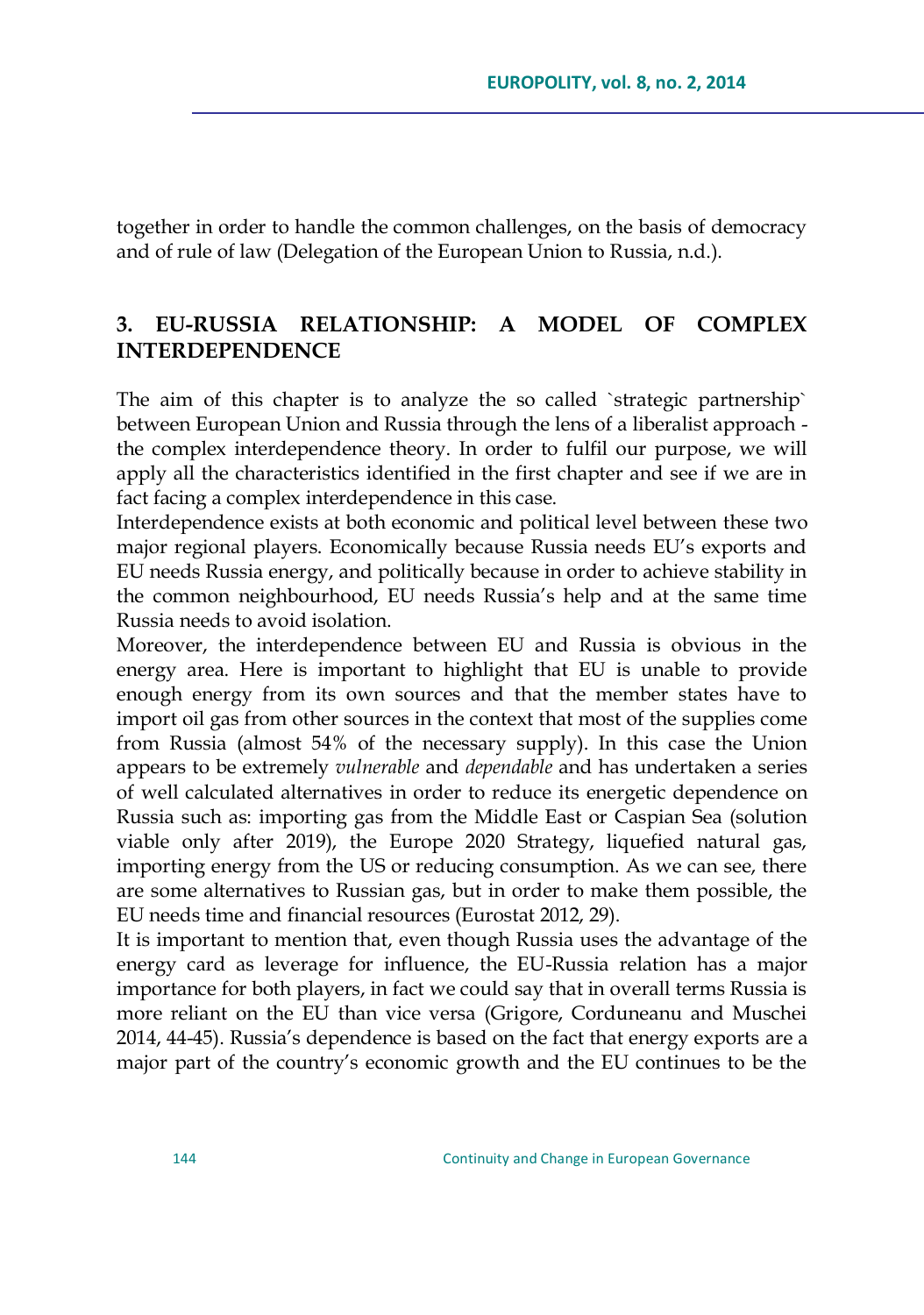dominant market for its energy exports, mainly raw materials-over 65% (Lenoir 2011, 18-19).

Despite Russia's geostrategic advantage on energy, in terms of commercial trade Russia is weak. According to the European Commission, the Union's exports towards Russia consist of high technological equipments and products (agricultural products: food, chemicals, pharmaceutics, machinery and transport equipment, telecommunication and electronic data processing equipment automotive products and non-electrical machinery). Moreover, the EU is the most important investor in Russia, it has been estimated that up to 75% of the Foreign Direct Investment stocks in the country come from the EU member states (European Commission official website, Trade Policy, Russia). In other words, a potential closure in the EU-Russia commercial ties could cause a severe collapse for Russia's economy. Following this idea, we can add that the diplomatic and restrictive measures that EU decided to take in order to `punish` Russia for its illegal annexation of Crimea came from this very asymmetrical dependence in terms of trade, hoping to cause a change in Russia's further actions.

The concept of complex interdependence describes a globalized world dominated by three characteristics: multiple channels between societies, with multiple actors, not just states; the existence of multiple issues on the agenda which are not arranged in any hierarchy; and the irrelevance of the threat or use of force among states linked by a complex interdependence.

The first characteristic - *the existence of multiple channels between societies* - can be easily identified in the very construction strategic partnership existing between EU and Russia. Firstly, we have the `*interstate*` level (presidents of European Council, European Commission and President of Russia), called EU-Russia Summit that takes place twice a year since 1997. Secondly, we have *transgovernmental* relations such as: meeting between the Commission and the Russian Government (biennial), Permanent Partnership Council (PPC - several times per year) and 35 sectorial dialogues (political, human rights, visa-free dialogue, migration, trade and investment, intellectual property rights, financial and macroeconomic policy, public procurement, industrial and enterprise policy, regulatory, environmental, energy, agriculture, customs, science and technology cooperation, space cooperation, information society, regional policy, fisheries and health). The last aspect of this multiple channels refers to *trans-national* actors (NGOs, multinationals, etc.) and the partnership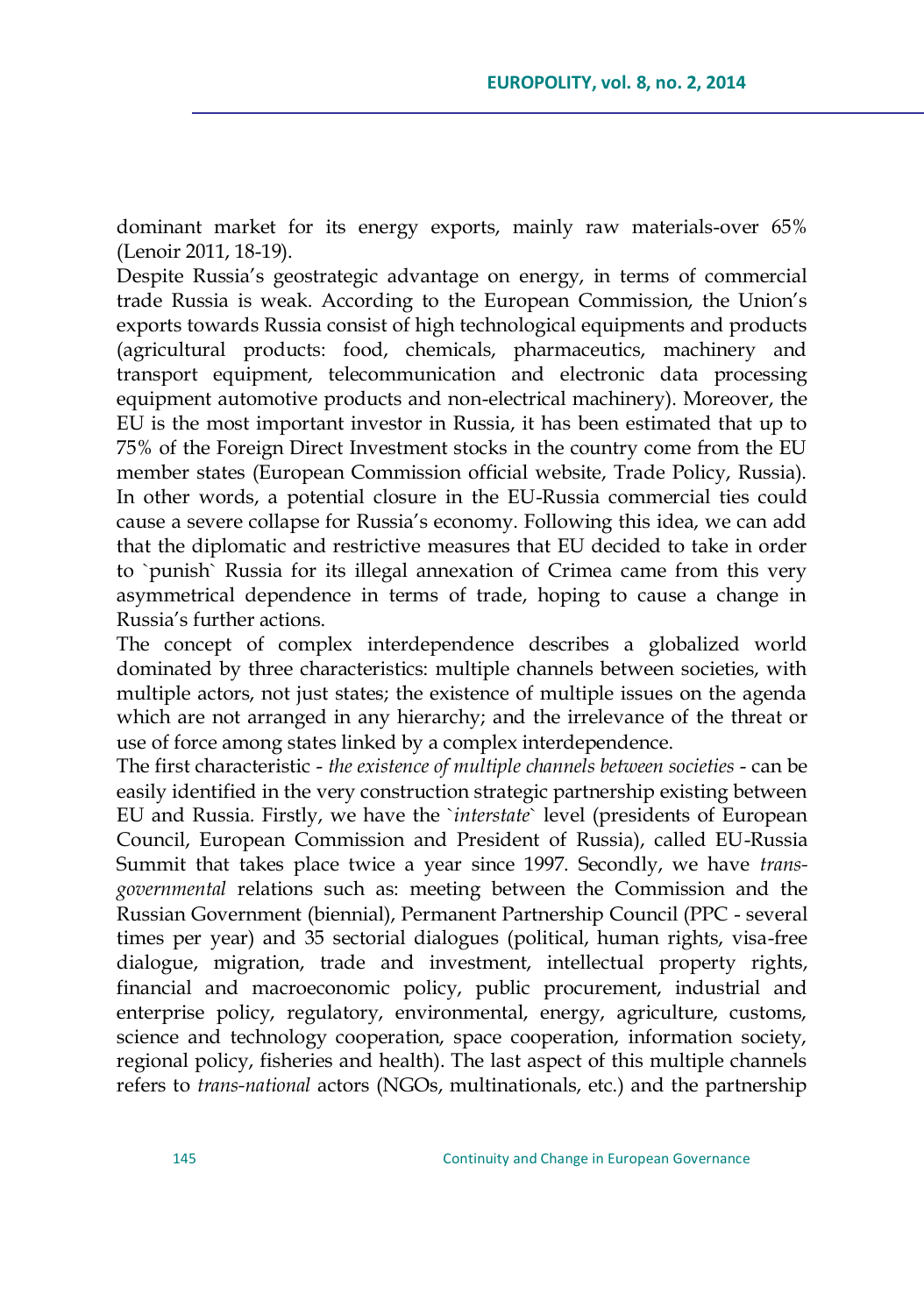has also an annual roundtable with business representatives from both sides, called EU-Russia Industrialists' Round Table (European Strategic Partnership Observatory 2013).

The second characteristic of our concept talks about the existence of multiple issues on the agenda and no hierarchy between them. In this respect we must mention that the current partnership between EU and Russia encompasses various issues like: trade and economic cooperation, energy, climate change and environment, freedom, security, justice and human rights, foreign policy cooperation and external security, research, education and culture (European Commission 2007, 7-18). Also, this agenda has not military priority, so the rest of domains cannot be classified in a certain order.

The last characteristic, the irrelevance of the threat or use of force linked by a complex interdependence, can also be discussed in this particular case. We will bring in discussion precisely the position of the EU towards the recent events that took place in Ukraine. Despite the fact that EU publicly condemned "the clear violation of Ukrainian sovereignty and territorial integrity by acts of aggression by the Russian armed forces", the member states believed that "a peaceful solution to the crisis should be found through negotiations between the Governments of Ukraine and the Russian Federation, including through potential multilateral mechanisms‖. In this sense, even if EU as a whole cannot be military threatened, the member states can easily become a target for Russia's aggressive external politics. In order to respond to this vulnerability, the EU developed the Common and Foreign Security Policy, using diplomatic and economic sanctions in Conflict Prevention and Crisis management (European Union External Action, Common Foreign and Security Policy, n.d.). To conclude, there has not been any reference to any military action and nor will be, due to the fact that if an EU state would be attacked, it would enter under the umbrella of NATO, and such a break will be devastating for both European and Russian economies and neither of them can afford it at this point.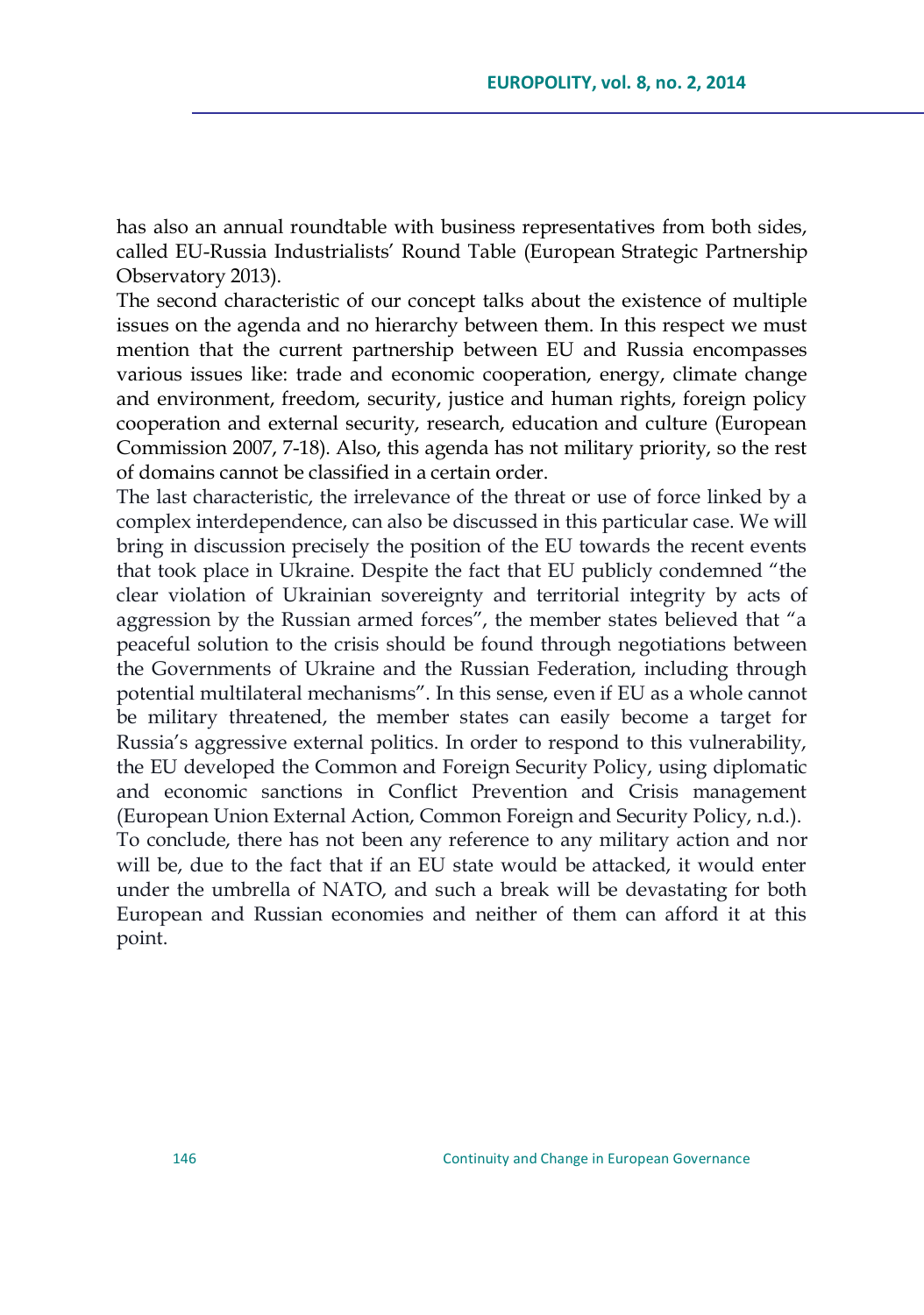## **4. CONCLUSION: THE FUTURE OF EU-RUSSIA RELATIONSHIP**

Even if the actual tensions provoked by the Ukrainian crisis suggest a very discouraging image for the future EU-Russia relationship, we consider that the dissonances on long term would not be so huge. Both of them would pay attention to the degree of competitiveness because a cooperation frozen would be a lose-lose situation for both.

In this context, it could be observed that both Russia and EU "have their own interest, values and terms of references"(Trenin, Lipman and Malashenko 2013, 16), but the interdependence existing between them, as we could see above, would make Brussels and Moscow stay away from a complete breakdown. In this case, the energy and economic spheres would be the catalysts of their future framework of interactions.

Moreover, talking about the sunset of the strategic partnership is based on the idea that there was one. But the analysis of the data existing in the sections 2 and 3 reveals that the EU-Russia partnership developed in 2000s "was underpinned by false premises and misperceptions‖ (Delcour and Kostanyan 2014, 2). Instead of cooperation aimed in the agreements, the two actors have developed their own policies in order to achieve a greater influence in the common neighbourhood. EU has grown its attractiveness with its economic and political agenda, while Russia has ""systematically used these ties [with the post-soviet countries] coercively, (…) as a mechanism to block further progress in the integration process with the European Union‖ (Delcour and Kostanyan 2014, 4). Also, the limit of the strategic partnership is underlined by their asymmetrical relation that is "a considerable obstacle to the emergence of a strategic partnership" (Vahl 2001, 4).

Taking into consideration the differences between EU and Russia in terms of economic, geopolitical relevance and normative foundation, but also the interdependence that characterizes their relationship, we strongly agree that in the future the interactions between them could not be "defined strictly and totally as a symbiosis or as a competition" (Grigore, Corduneanu and Muschei 2014, 14).

Firstly, we state that the main points of divergence cover the ideological issue and the strategies chosen by each of them to develop and influence the common neighbourhood. In a nutshell, integration and geopolitics different approaches make unlikely the option to cooperate. In this context, the EU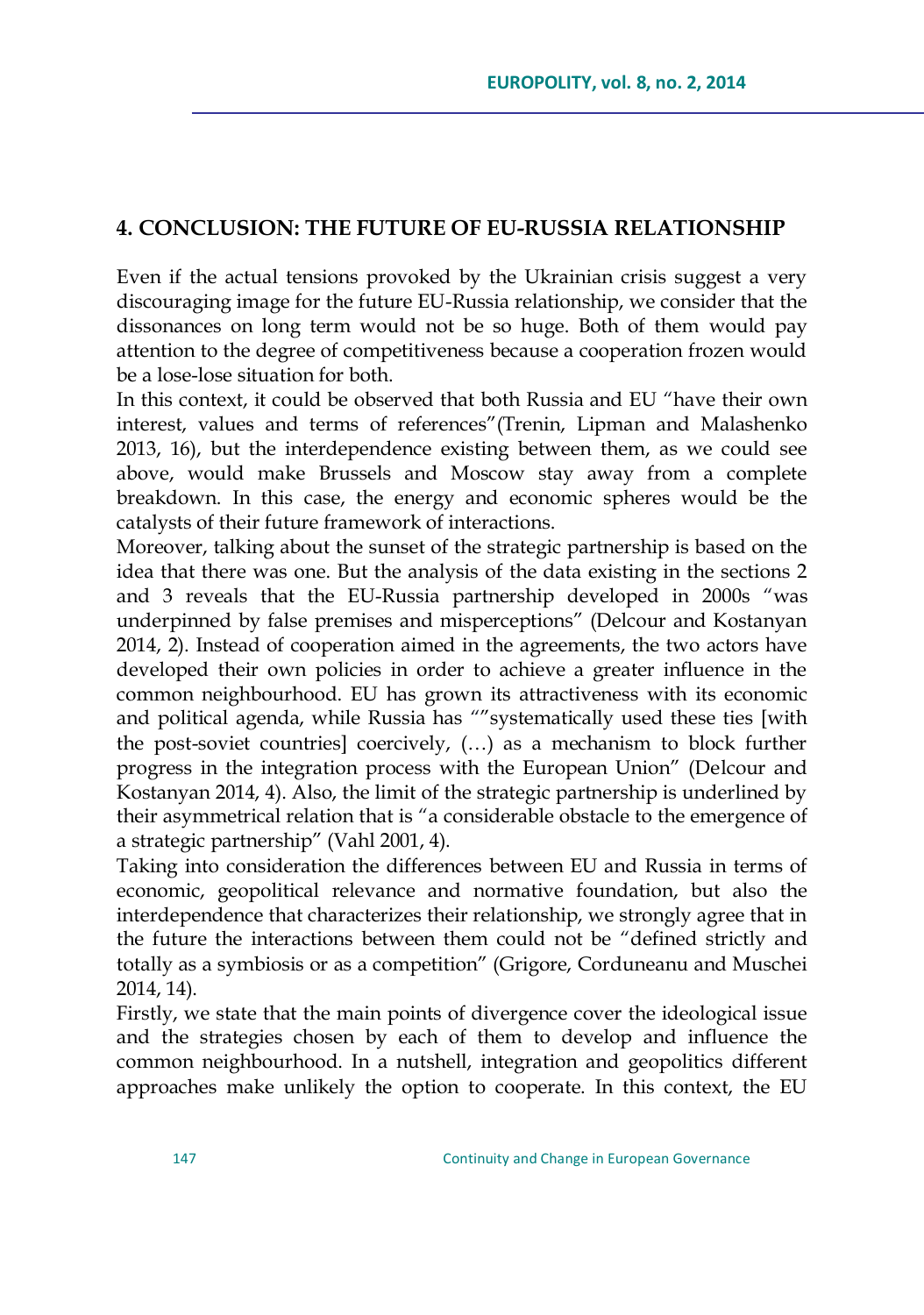policy towards Russia, characterized in the past as a policy of integration (Vahl 2001, 8) is still nowadays orientated through a peaceful approach, even if it imposed economic sanctions to Russia in the Crimea crisis. On the contrary, in its policy toward the EU, Russia uses the primacy of geopolitics (Vahl 2001, 12), because it wants to become "a new geopolitical centre" (Russia Direct, Debates 2014).

Secondly, we strongly believe that the economic and energetic dimensions of their relationship are the main factors that would obstruct a future direct confrontation, making them not strategic partners but maybe strengthening their relations of cooperation. Regarding the current uncertain situation rooted in their rivalry integration projects amplified by the Crimea crisis, the potential of cooperation through a new economic agenda is huge.

Finally, we want to underline that, in our vision, the future relationship between EU and Russia would maintain its specifics, being a competition at the ideological level and cooperation in the economic and energy fields. This means that, even if the EU leaders have declared the strategic partnership invalid, it does not have the self-sufficiency, in terms of energy, to totally break-down the relations with Russia. Also, even if "over the past few months Russia has been creating instability in countries of the common neighbourhood with a view to (re)gaining long-term control over the region, inter alia through Eurasian integration" (Delcour and Kostanyan 2014, 3), its internal situation in the field of economic and, implicitly, the interdependence, would make it to analyze more carefully its way of interaction in the region.

### **REFERENCES**

- Barysch, K. 2004. *The EU and Russia Strategic partners or squabbling neighbours?* Centre for European Reform.
- Blockmans, S. 2014. "How should the EU respond to Russia's war in Ukraine." CEPS Commentary, September 3. [http://www.ceps.eu/book/how-should-eu-respond-russias-war-ukraine,](http://www.ceps.eu/book/how-should-eu-respond-russias-war-ukraine) accessed October 25, 2014.
- Delcour L, Kostanyan H., 2014. "Towards a Fragmented Neighbourhood: Policies of the EU and Russia and their consequences for the area that lies in between." *CEPS Essay*. No. 17. Brussels.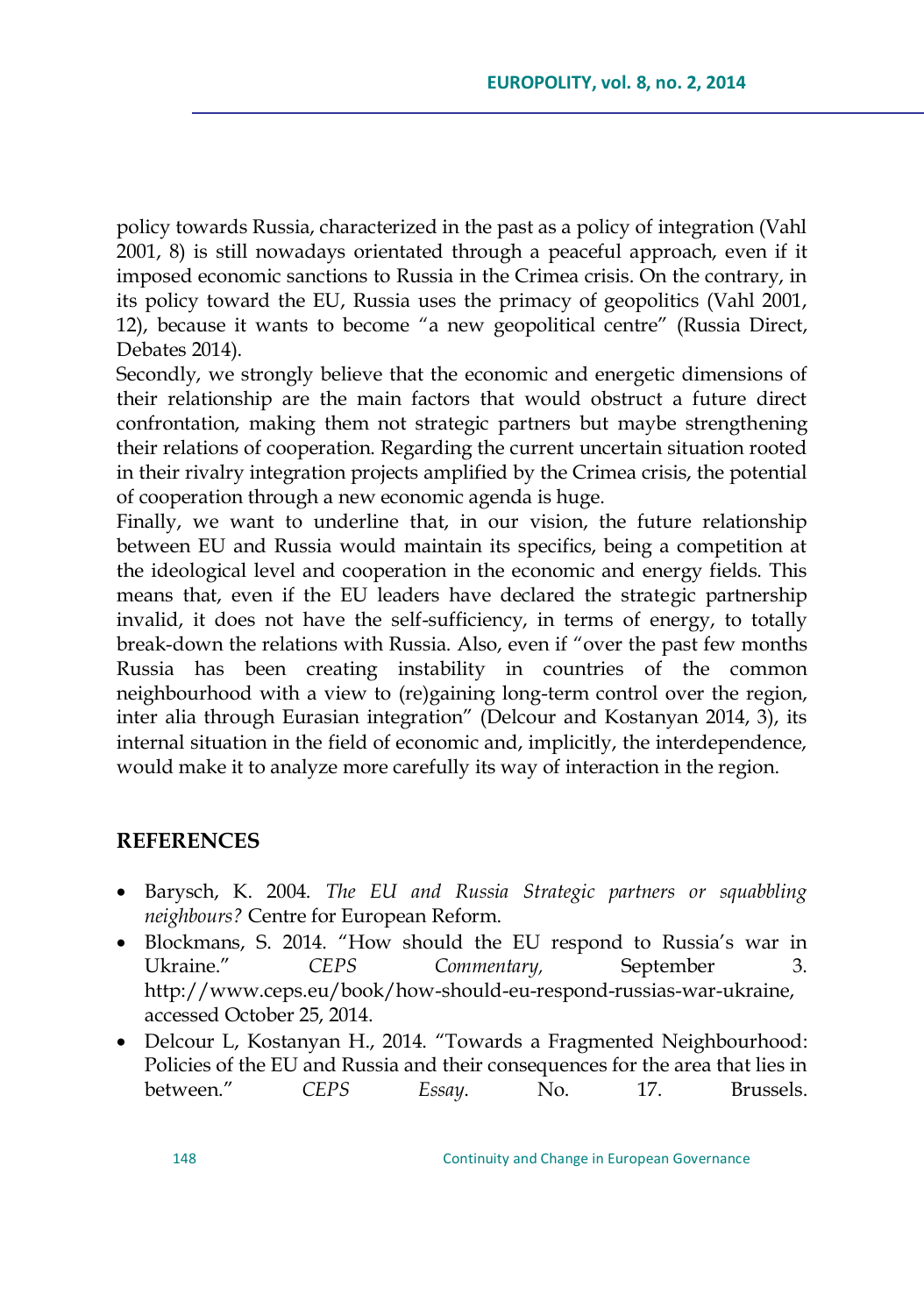http://www.ceps.eu/book/towards-fragmented-neighbourhood-policieseu-and-russia-and-their-consequences-area-lies-between, accessed October 22, 2014.

- Grigore S., L. Corduneanu and I. Muschei. 2014. "The relationship between EU and Russia: symbiosis or competition?― *CES Working Papers*. [http://www.ceswp.uaic.ro/articles/CESWP2014\\_VI2A\\_COR.pdf,](http://www.ceswp.uaic.ro/articles/CESWP2014_VI2A_COR.pdf) accessed October 24, 2014.
- Havlik P. 2013. ―Vilnius Eastern Partnership Summit: milestone in EU-Russia Relations- not just for Ukraine.‖ *The Vienna Institute for International Economic Studies*. http://wiiw.ac.at/vilnius-eastern-partnations--not-justfor-ukraine-p-3075.html , accessed October 20, 2014.
- Hughes J. 2006. "EU relations with Russia: partnership or asymmetric interdependency?‖ *LSE Research Online*. London. <http://eprints.lse.ac.uk/651/1/Hughes.EU-Russia.2006.pdf>, accessed October 20, 2014.
- Keohane R., Nye J. 2001. *Power and interdependence*. 3rd edition. Pearson Education, Longman. [https://webfiles.uci.edu/schofer/classes/2010soc2/readings/8%20Keoha](https://webfiles.uci.edu/schofer/classes/2010soc2/readings/8%20Keohane%20Realism%20and%20Complex%20Independence.pdf) [ne%20Realism%20and%20Complex%20Independence.pdf,](https://webfiles.uci.edu/schofer/classes/2010soc2/readings/8%20Keohane%20Realism%20and%20Complex%20Independence.pdf) accessed October 20, 2014.
- Lenoir E. July 2011. *EU-Russia Relations and Energy Security. How energy security affects EU Foreign Policy*. MA Thesis in European Studies. [http://dare.uva.nl/cgi/arno/show.cgi?fid=344804,](http://dare.uva.nl/cgi/arno/show.cgi?fid=344804) accessed October 24, 2014.
- Mocanu O. 2013. "Some considerations about the intergovernmental dimension of European Neighbourhood Policy.‖ *Eastern Journal of European Studies*. Volume 4, Issue 2.
- Nye J. 2004. *Power in the global information age. From Realism to Globalization*. London: Routledge.
- Renard T. 2010. "Strategy Wanted: The European Union and Strategic Partnerships". *EGMONT*. No. 13. Brussels.
- Tăbârță I. and V. Berbeca. 2009. "Proiectul CSI: anatomia unui eșec, IDIS Viitorul.‖ *Politici Publice*. No. 7. Chișinău.
- Ungureanu Radu-Sebastian. 2012. "European Union. A Polity in Search of a Mission?‖ *European Journal of Science and Theology*. Vol. 8, Supplement 1.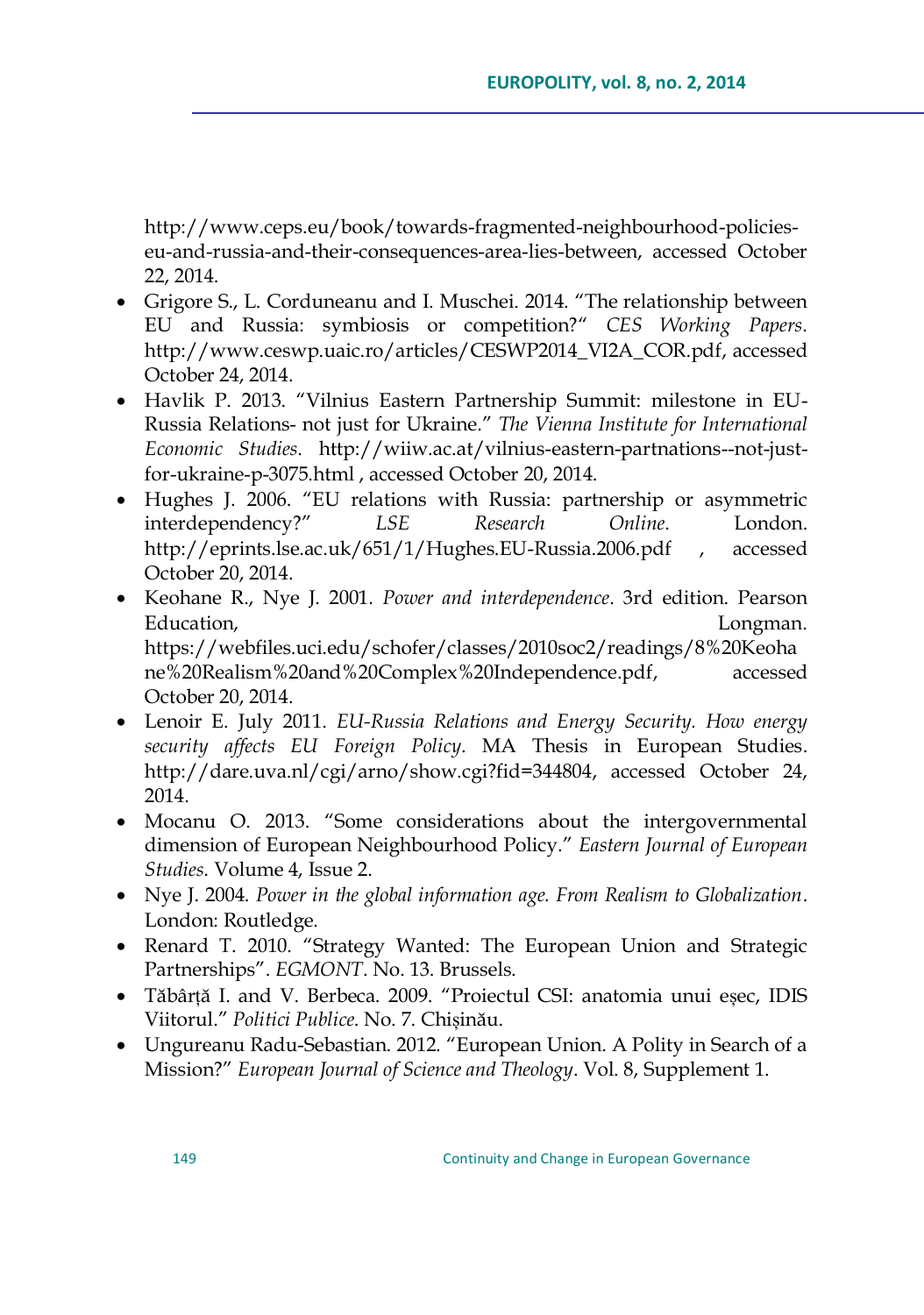http://www.ejst.tuiasi.ro/Files/31/Ungureanu%20%283%29.pdf, accessed October 27, 2014.

• Vahl M. 2001. "Just Good friends? The EU-Russian Strategic Partnership and the Northern dimension." CEPS. Working Document no. 166. <http://aei.pitt.edu/11679/1/76.pdf> , accessed October 27, 2014.

## **PUBLIC DOCUMENTS**

\*\*\* Delegation of the European Union to Russia. "Partnership for Modernisation."

[http://eeas.europa.eu/delegations/russia/eu\\_russia/tech\\_financial\\_coope](http://eeas.europa.eu/delegations/russia/eu_russia/tech_financial_cooperation/partnership_modernisation_facility/index_en.htm) [ration/partnership\\_modernisation\\_facility/index\\_en.htm,](http://eeas.europa.eu/delegations/russia/eu_russia/tech_financial_cooperation/partnership_modernisation_facility/index_en.htm) accessed

- October 24, 2014. Eastern Partnership Community. "What is the EaP?" [http://www.easternpartnership.org/content/eastern-partnership-glance,](http://www.easternpartnership.org/content/eastern-partnership-glance) accessed October 22, 2014.
- \*\*\* EurActiv website. 2014. "Mogherini: Russia is no longer the EU's strategic partner." September 2. [http://www.euractiv.com/sections/global-europe/mogherini-russia-no](http://www.euractiv.com/sections/global-europe/mogherini-russia-no-longer-eus-strategic-partner-308152)[longer-eus-strategic-partner-308152,](http://www.euractiv.com/sections/global-europe/mogherini-russia-no-longer-eus-strategic-partner-308152) accessed October 21, 2014.
- \*\*\* European Commission. "Trade Policy, Russia." [http://ec.europa.eu/trade/policy/countries-and](http://ec.europa.eu/trade/policy/countries-and-regions/countries/russia/,accessed)[regions/countries/russia/,accessed](http://ec.europa.eu/trade/policy/countries-and-regions/countries/russia/,accessed) October 29, 2014.
- \*\*\* European Communities. 1997. Agreement on partnership and cooperation establishing a partnership between the European Communities and their Member States, of one part, and the Russian Federation, of the other part, 28/11/1997, OJ, L 327, [http://ec.europa.eu/world/agreements/downloadFile.do?fullText=yes&tr](http://ec.europa.eu/world/agreements/downloadFile.do?fullText=yes&treatyTransId=643) [eatyTransId=643,](http://ec.europa.eu/world/agreements/downloadFile.do?fullText=yes&treatyTransId=643) accessed October 20, 2014.
- \*\*\* European Strategic Partnership Observatory. [http://strategicpartnerships.eu/pays/eu-russia/,](http://strategicpartnerships.eu/pays/eu-russia/) accessed October 25, 2014
- \*\*\* European Union External Action website. "EU relations with Russia." [http://eeas.europa.eu/russia/index\\_en.htm,](http://eeas.europa.eu/russia/index_en.htm) accessed October 21, 2014